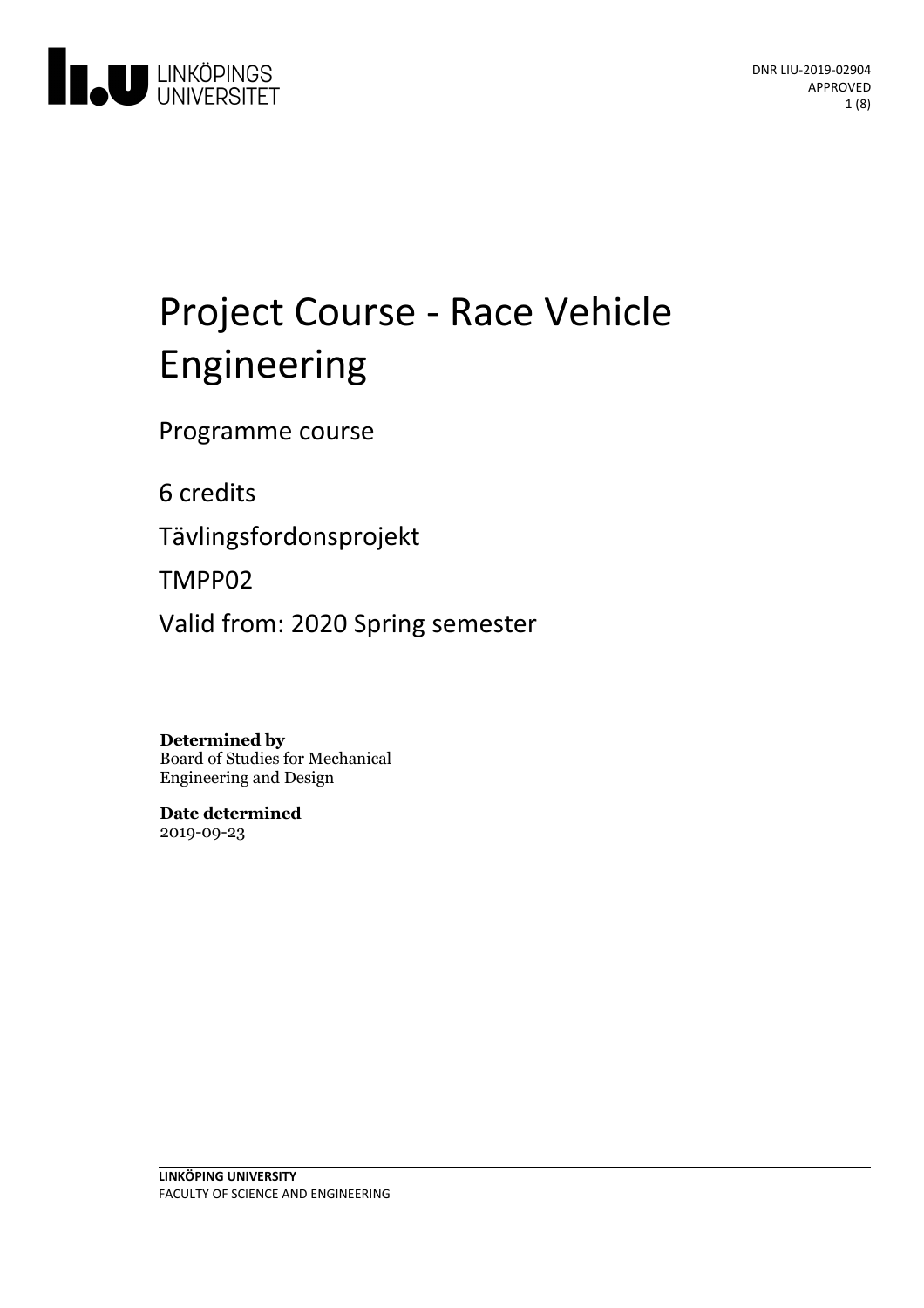# Main field of study

Mechanical Engineering

# Course level

First cycle

# Advancement level

 $G_1X$ 

# Course offered for

- Master's Programme in Mechanical Engineering
- Design and Product Development, M Sc in Engineering
- Mechanical Engineering, M Sc in Engineering

# Specific information

The course is not available for exchange students.

# Examination

PRA1 Project Work 6 credits U, G

# Grades

Two grade scale, older version, U, G

### Department

Institutionen för ekonomisk och industriell utveckling

### Director of Studies or equivalent Mikael Axin

# Examiner

Hampus Gavel

# Education components

Preliminary scheduled hours: 48 h Recommended self-study hours: 112 h

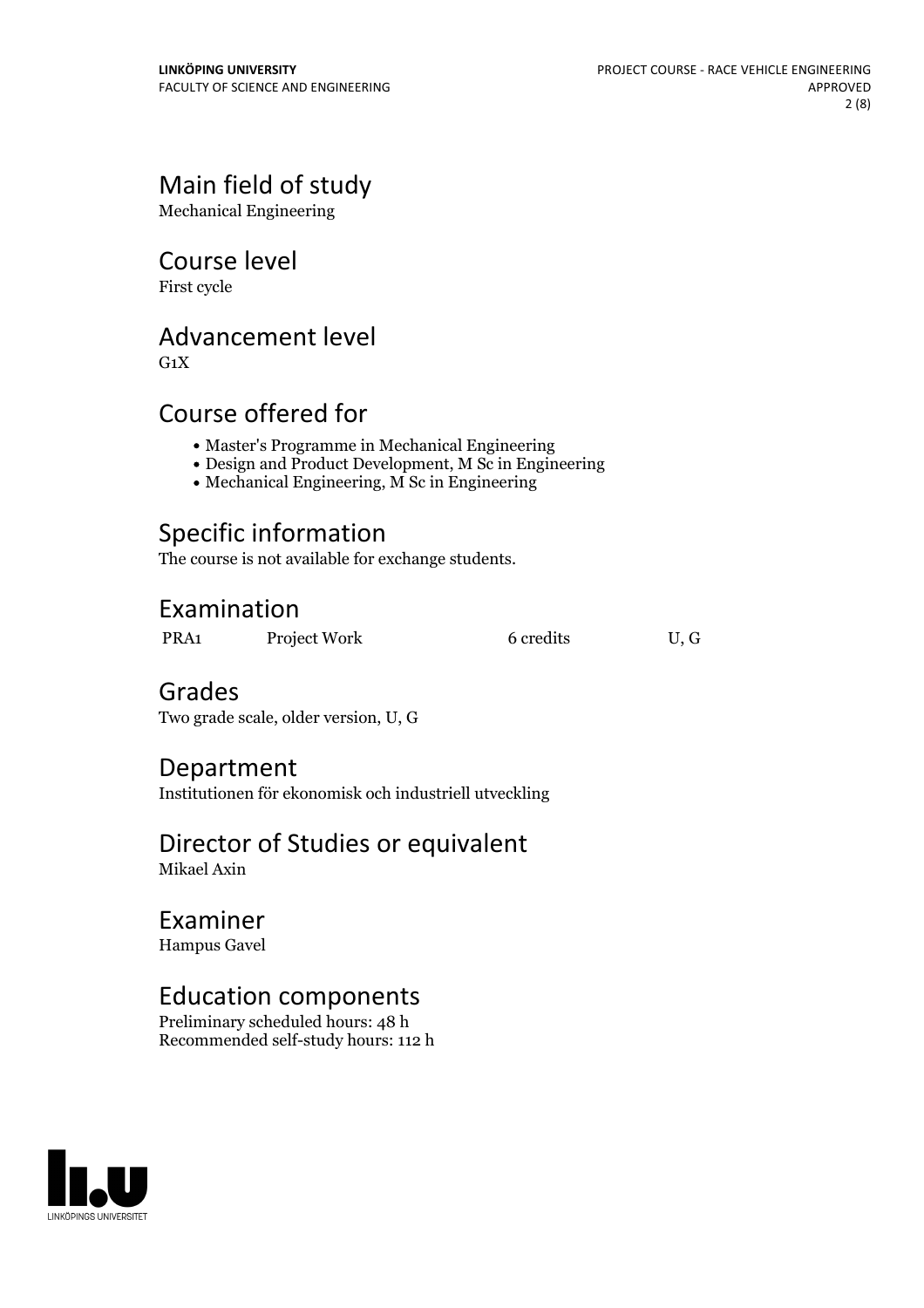# Course literature

#### **Books**

Royce, Michael, Verfasser, Royce, Suzanne, Verfasser, (2012) *Learn & Compete : a primer for formula SAE, formula student and formula hybrid teams* ISBN: 9780953352470, 0953352471

### **Other**

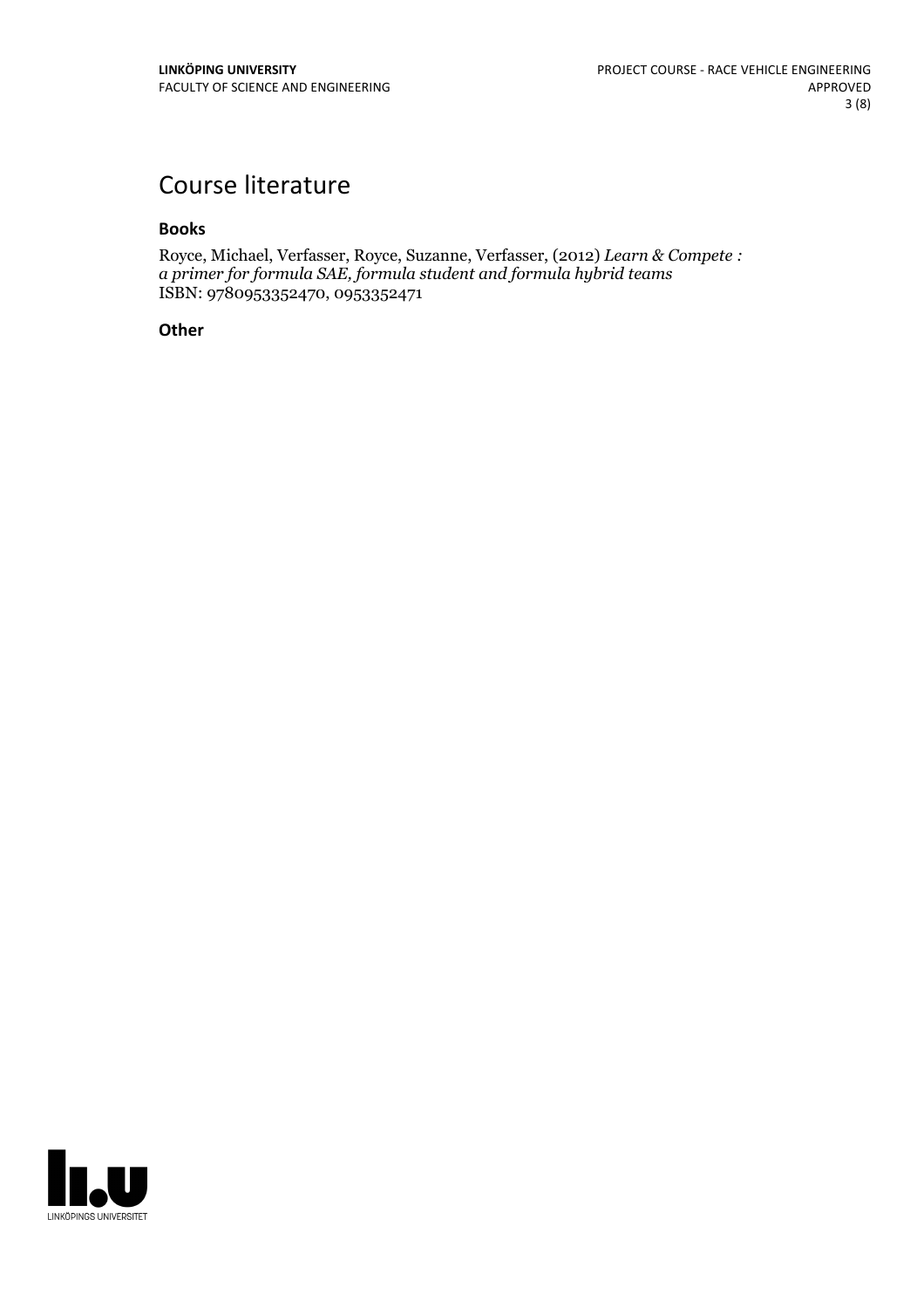# **Common rules**

### **Course syllabus**

A syllabus must be established for each course. The syllabus specifies the aim and contents of the course, and the prior knowledge that a student must have in order to be able to benefit from the course.

### **Timetabling**

Courses are timetabled after a decision has been made for this course concerning its assignment to a timetable module.

### **Interrupting a course**

The vice-chancellor's decision concerning regulations for registration, deregistration and reporting results (Dnr LiU-2015-01241) states that interruptions in study are to be recorded in Ladok. Thus, all students who do not participate in a course for which they have registered must record the interruption, such that the registration on the course can be removed. Deregistration from <sup>a</sup> course is carried outusing <sup>a</sup> web-based form: https://www.lith.liu.se/for-studenter/kurskomplettering?l=en.

### **Cancelled courses**

Courses with few participants (fewer than 10) may be cancelled or organised in a manner that differs from that stated in the course syllabus. The Dean is to deliberate and decide whether a course is to be cancelled or changed from the course syllabus.

### **Guidelines relatingto examinations and examiners**

For details, see Guidelines for education and examination for first-cycle and second-cycle education at Linköping University, http://styrdokument.liu.se/Regelsamling/VisaBeslut/917592.

An examiner must be employed as a teacher at LiU according to the LiU Regulations for Appointments

(https://styrdokument.liu.se/Regelsamling/VisaBeslut/622784). For courses in second-cycle, the following teachers can be appointed as examiner: Professor (including Adjunct and Visiting Professor), Associate Professor (including Adjunct), Senior Lecturer (including Adjunct and Visiting Senior Lecturer), Research Fellow, or Postdoc. For courses in first-cycle, Assistant Lecturer (including Adjunct and Visiting Assistant Lecturer) can also be appointed as examiner in addition to those listed for second-cycle courses. In exceptional cases, a Part-time Lecturer can also be appointed as an examiner at both first- and second cycle, see Delegation of authority for the Board of Faculty of Science and Engineering.

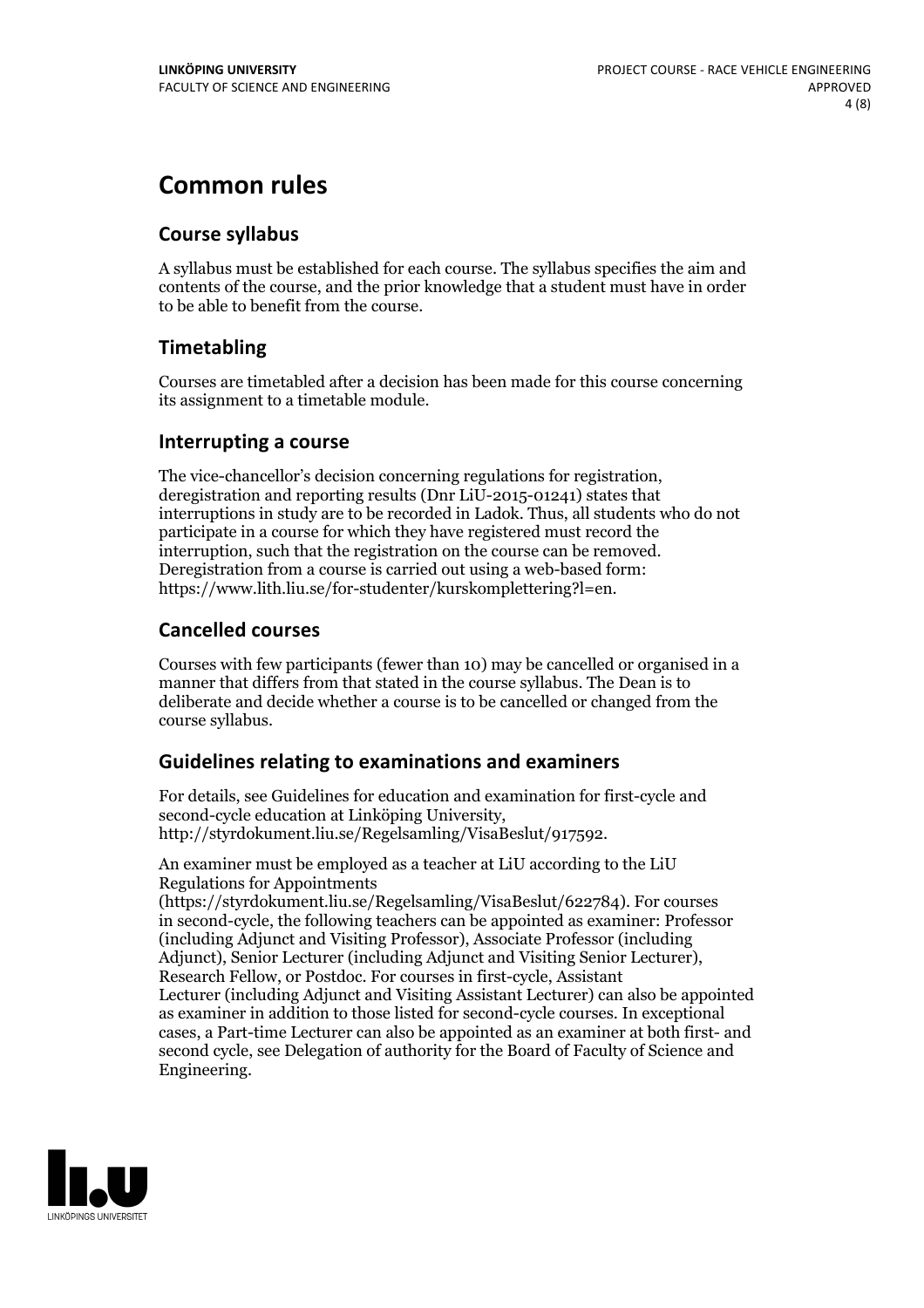### **Forms of examination**

#### **Examination**

Written and oral examinations are held at least three times a year: once immediately after the end of the course, once in August, and once (usually) in one of the re-examination periods. Examinations held at other times are to follow a decision of the board of studies.

Principles for examination scheduling for courses that follow the study periods:

- courses given in VT1 are examined for the first time in March, with re-examination in June and August
- courses given in VT2 are examined for the first time in May, with re-examination in August and October
- courses given in HT1 are examined for the first time in October, with re-examination in January and August
- courses given in HT2 are examined for the first time in January, with re-examination in March and in August.

The examination schedule is based on the structure of timetable modules, but there may be deviations from this, mainly in the case of courses that are studied and examined for several programmes and in lower grades (i.e. 1 and 2).

Examinations for courses that the board of studies has decided are to be held in alternate years are held three times during the school year in which the course is given according to the principles stated above.

Examinations for courses that are cancelled orrescheduled such that they are not given in one or several years are held three times during the year that immediately follows the course, with examination scheduling that corresponds to the scheduling that was in force before the course was cancelled or rescheduled.

When a course is given for the last time, the regular examination and two re-<br>examinations will be offered. Thereafter, examinations are phased out by offering three examinations during the following academic year at the same times as the examinations in any substitute course. If there is no substitute course, three examinations will be offered during re-examination periods during the following academic year. Other examination times are decided by the board of studies. In all cases above, the examination is also offered one more time during the academic year after the following, unless the board of studies decides otherwise.

If a course is given during several periods of the year (for programmes, or on different occasions for different programmes) the board or boards of studies determine together the scheduling and frequency of re-examination occasions.

#### **Registration for examination**

In order to take an examination, a student must register in advance at the Student Portal during the registration period, which opens 30 days before the date of the examination and closes 10 days before it. Candidates are informed of the location of the examination by email, four days in advance. Students who have not

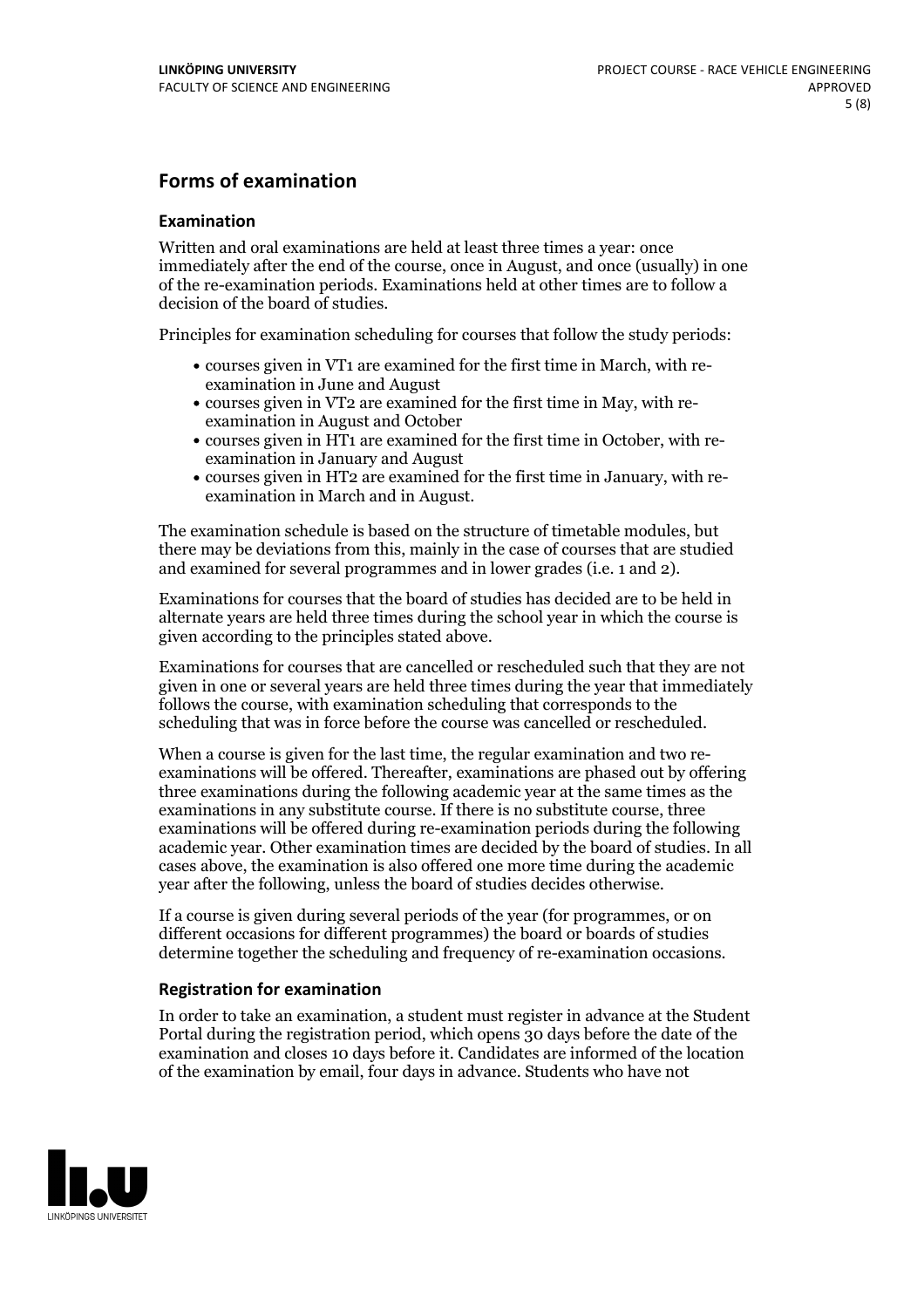registered for an examination run the risk of being refused admittance to the examination, if space is not available.

Symbols used in the examination registration system:

\*\* denotes that the examination is being given for the penultimate time.

\* denotes that the examination is being given for the last time.

#### **Code of conduct for students during examinations**

Details are given in a decision in the university's rule book: http://styrdokument.liu.se/Regelsamling/VisaBeslut/622682.

#### **Retakes for higher grade**

Students at the Institute of Technology at LiU have the right to retake written examinations and computer-based examinations in an attempt to achieve a higher grade. This is valid for all examination components with code "TEN" and "DAT". The same right may not be exercised for other examination components, unless otherwise specified in the course syllabus.

A retake is not possible on courses that are included in an issued degree diploma.

#### **Retakes of other forms of examination**

Regulations concerning retakes of other forms of examination than written examinations and computer-based examinations are given in the LiU guidelines

http://styrdokument.liu.se/Regelsamling/VisaBeslut/917592.

#### **Plagiarism**

For examinations that involve the writing of reports, in cases in which it can be assumed that the student has had access to other sources (such as during project work, writing essays, etc.), the material submitted must be prepared in accordance with principles for acceptable practice when referring to sources (references or quotations for which the source is specified) when the text, images, ideas, data,  $\vec{e}$  etc. of other people are used. It is also to be made clear whether the author has reused his or her own text, images, ideas, data, etc. from previous examinations, such as degree projects, project reports, etc. (this is sometimes known as "self- plagiarism").

A failure to specify such sources may be regarded as attempted deception during examination.

#### **Attempts to cheat**

In the event of <sup>a</sup> suspected attempt by <sup>a</sup> student to cheat during an examination, or when study performance is to be assessed as specified in Chapter <sup>10</sup> of the Higher Education Ordinance, the examiner is to report this to the disciplinary board of the university. Possible consequences for the student are suspension from study and a formal warning. More information is available at https://www.student.liu.se/studenttjanster/lagar-regler-rattigheter?l=en.

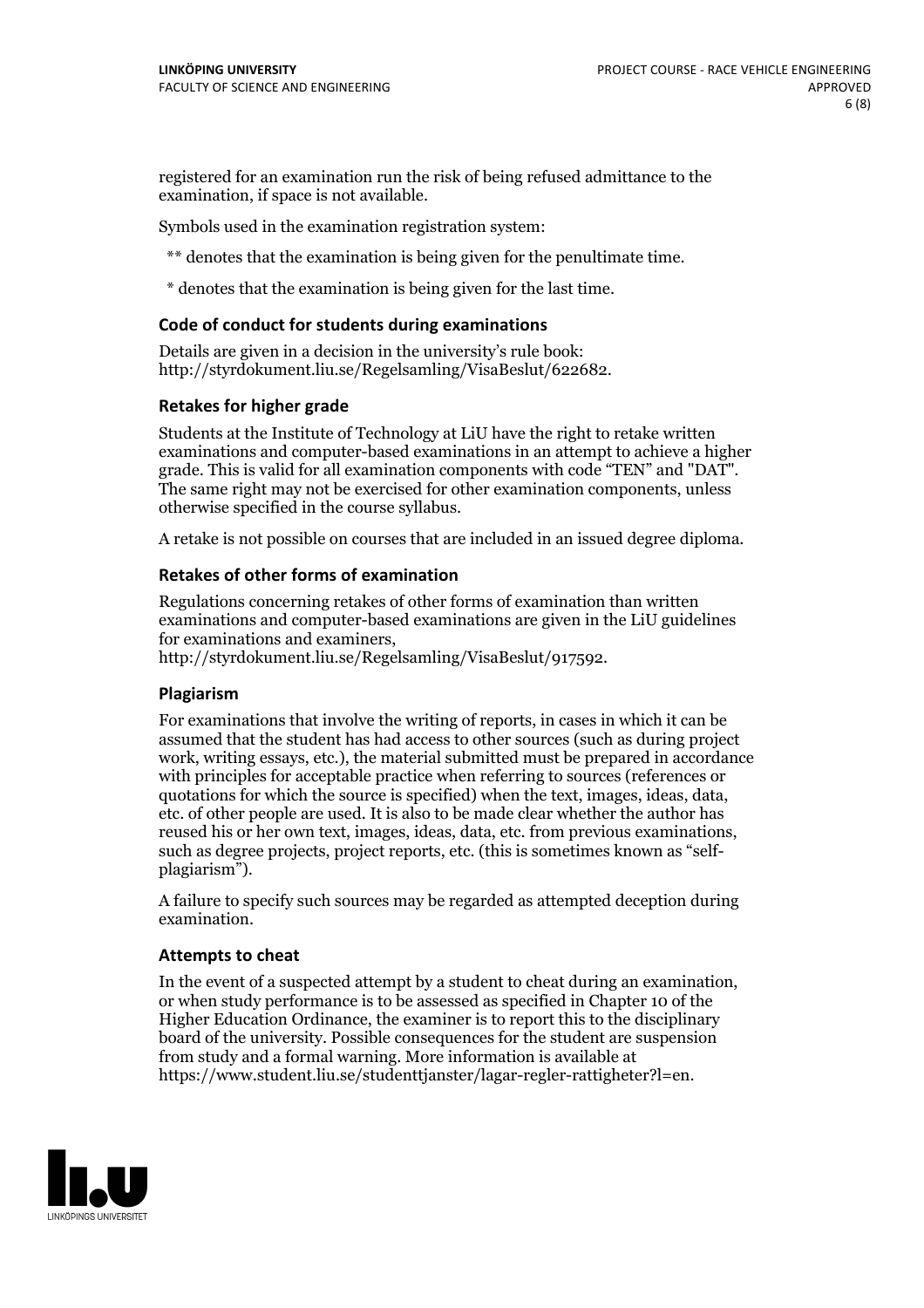### **Grades**

The grades that are preferably to be used are Fail (U), Pass (3), Pass not without distinction  $(4)$  and Pass with distinction  $(5)$ .

- 1. Grades U, 3, 4, 5 are to be awarded for courses that have written
- examinations. 2. Grades Fail (U) and Pass (G) may be awarded for courses with <sup>a</sup> large degree of practical components such as laboratory work, project work and group work. 3. Grades Fail (U) and Pass (G) are to be used for degree projects and other
- independent work.

### **Examination components**

- 
- 1. Grades U, 3, 4, <sup>5</sup> are to be awarded for written examinations (TEN). 2. Examination components for which the grades Fail (U) and Pass (G) may be awarded are laboratory work (LAB), project work (PRA), preparatory written examination (KTR), oral examination (MUN), computer-based
- examination (DAT), home assignment (HEM), and assignment (UPG). 3. Students receive grades either Fail (U) or Pass (G) for other examination components in which the examination criteria are satisfied principally through active attendance such as other examination (ANN), tutorial group
- (BAS) or examination item (MOM). 4. Grades Fail (U) and Pass (G) are to be used for the examination components Opposition (OPPO) and Attendance at thesis presentation (AUSK) (i.e. part of the degree project).

For mandatory components, the following applies: If special circumstances prevail, and if it is possible with consideration of the nature of the compulsory component, the examiner may decide to replace the compulsory component with another equivalent component. (In accordance with the LiU Guidelines for education and examination for first-cycle and second-cycle education at Linköping University, http://styrdokument.liu.se/Regelsamling/VisaBeslut/917592).

For written examinations, the following applies: If the LiU coordinator for students with disabilities has granted a student the right to an adapted examination for a written examination in an examination hall, the student has the right to it. If the coordinator has instead recommended for the student an adapted examination or alternative form of examination, the examiner may grant this if the examiner assesses that it is possible, based on consideration of the course objectives. (In accordance with the LiU Guidelines for education and examination for first-cycle and second-cycle education at Linköping University, http://styrdokument.liu.se/Regelsamling/VisaBeslut/917592).

The examination results for a student are reported at the relevant department.

### **Regulations (applyto LiU in its entirety)**

The university is a government agency whose operations are regulated by